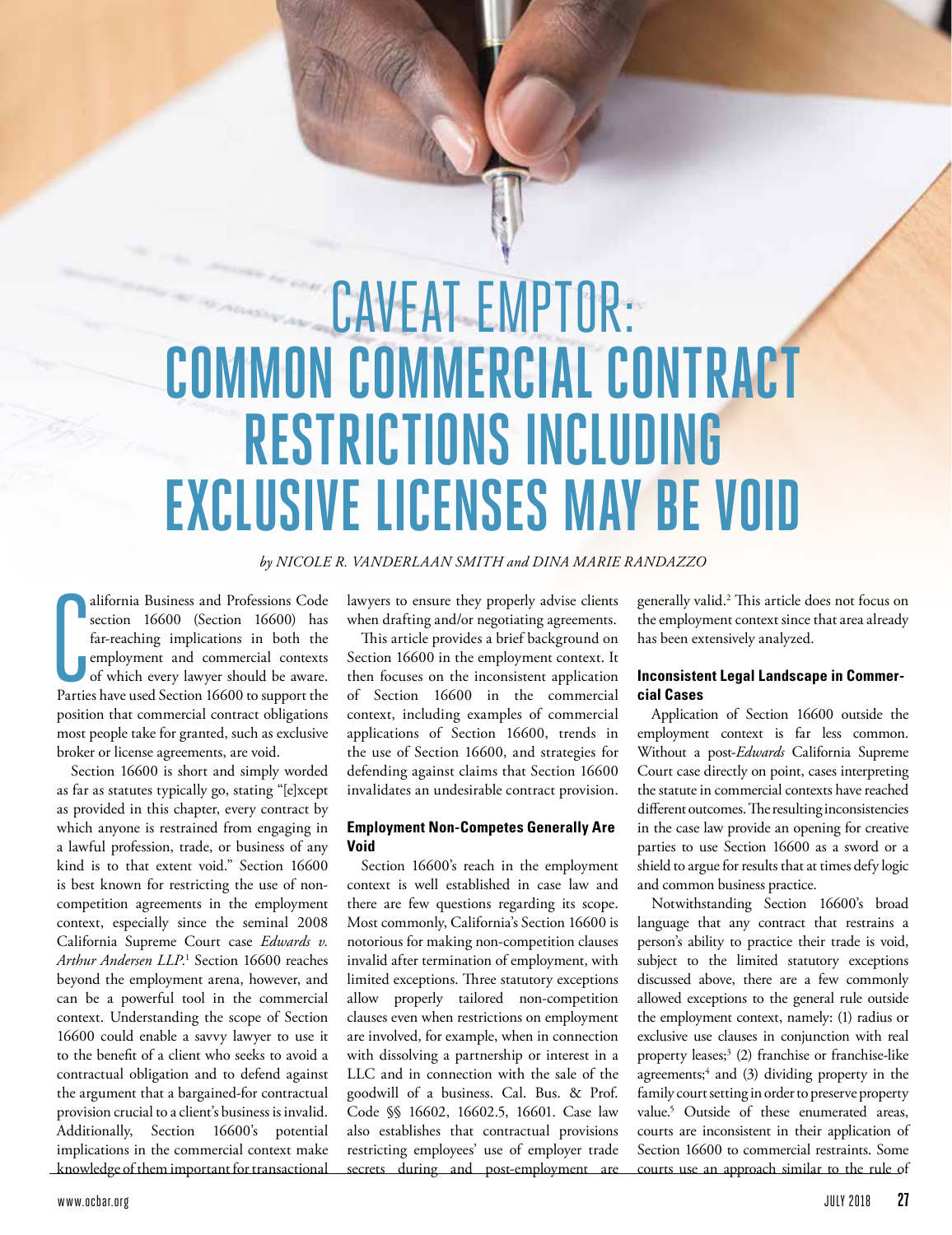reason in the antitrust context, looking carefully at the purpose, fairness, and implications of a restraint. However, particularly after *Edwards,* most courts strictly construe Section 16600 to void any restraint on trade no matter how limited its scope. Even though the limited issue involving Section 16600 before the California Supreme Court in *Edwards* was whether a posttermination restraint on an employee's ability to engage in his profession was valid, subsequent courts have used the *Edwards* opinion's strong and uncategorical language condemning agreements that restrain trade with equal force in the commercial context.

Below is a representative sample of commercial Section 16600 cases, focusing on those cases decided after *Edwards.* The observable patterns in the case law are limited. Consequently, it is difficult to predict how a court will rule when faced with the argument that Section 16600 voids a commercial contract provision that limits a party's ability to engage in some aspect of business.

## **Rule-of-Reason Type Analysis**

There are a limited number of cases, mostly federal, that interpret Section 16600 to allow reasonable restraints on trade. These cases analyze the restraint consistent with existing antitrust law, which applies a "rule-of-reason" analysis and looks at the pro-competitive aspects of restraints as well as their limitations, and voids few restraints as per se illegal. Earlier this year, the Eastern District of California took this approach in *Ixchel Pharma v. Biogen,* 

*Inc.*, 6 where the court explicitly held that, outside the employment context, the rule of reason should be used to evaluate the restraint. Finding that the agreement at issue was "merely a restriction that prevents [plaintiff] from competing with defendant in very limited and defined circumstances," the court held that the restriction does not offend Section 16600.

In a published opinion, a judge in the Northern District of California took a similar approach in *Hendrickson v. Octagon,* doing an extensive analysis of a fee-sharing agreement in the sports agency context (which included colorful sports analogies and movie references for those interested in an entertaining opinion) before holding that portions of the purported restraint were void and other portions were not, even though they were part of an employment agreement. The court considered the fairness of the provisions in the context of the industry, and the need to ensure that the parties to the agreement were

properly compensated.7 Commercial litigants could advance a similar argument.

Further, in *Vasili v. ART Corporate Solutions, Inc.*, 8 a Central District of California court upheld a commercial restraint on providers of a patented chiropractic technique, explaining that unlike the employment context, "exclusivedealing" contracts between business associates are not necessarily invalid. There are also a handful of pre-*Edwards* cases that take the rule of reason approach in the commercial context and that have not been overruled, though one could argue they are of questionable precedent after *Edwards.*<sup>9</sup>

#### **Strict Interpretation of Section 16600**

Many cases, especially after *Edwards,* literally construe Section 16600 and find that *any* restraint on trade is illegal.<sup>10</sup> A few illustrative examples:

*• Robinson v. U-Haul Co. of Cal.,* 4 Cal. App. 5th 304 (2016): A provision prohibiting

[S]ubsequent courts have used the Edwards opinion's strong and uncategorical language condemning agreements that restrain trade with equal force in the commercial context.

> the plaintiff from renting anything other than U-Haul trucks while a U-Haul advertisement for his business was still running (and for a year after) violated Section 16600.

- *• Total Recall Techs. v. Luckey,* 2016 U.S. Dist. LEXIS 5659 (N.D. Cal. Jan. 16, 2016): The plaintiff entered into an agreement with the defendant whereby the plaintiff would pay the defendant to create a prototype. The contract gave the plaintiff the exclusive rights to the defendant's design. The court would not grant a motion to dismiss because issues of fact existed regarding implications of intellectual property (IP) rights, but did explain that the exclusivity clause would be illegal at least in part if it were found not to implicate IP rights.
- *• Cole Asia Bus. Ctr., Inc. v. Manning,* 2013 U.S. Dist. LEXIS 85818 (C.D. Cal. June 16 2013): This involved a non-solicitation

agreement between the plaintiff's business and the defendant's business. The defendant sent a mass mailing to the plaintiff's clients. The court found the non-solicitation covenant in the parties' agreement was void pursuant to Section 16600 because it did not involve protection of IP as the client list had been provided to third parties.

*• SriCom, Inc. v. eBisLogic, Inc.,* 2012 U.S. Dist. LEXIS 131082 (N.D. Cal. Sep. 13, 2012): The plaintiff agreed to find consultants for the defendant's clients and the parties' agreement contained a one-year restraint on the defendant's ability to hire employees of the plaintiff who were performing services through the defendant. The court held that the contract "unequivocally purports to restrain" and is therefore invalid under Section 16600, holding that post-*Edwards,* the rule of reasonableness is not used even for restraints between businesses.

> Some pre-*Edwards* cases followed a similar analysis.<sup>11</sup>

### **Trends and Strategies**

Most cases are trending towards strict interpretation of Section 16600, but there is room for arguments on both sides. As Justice Brandeis observed, every agreement concerning trade restraints, and in commercial contexts, contracts are due course, therefore a strict interpretation of Section 16600 is seemingly absurd in some contexts. The following are some examples of Section 16600 arguments we have seen

in our practice over the last few years, including in pleadings and demurrers, where parties have used Section 16600 creatively in an effort to avoid a disfavored contract provision.

- Section 16600 invalidates restrictions in an exclusive license agreement that allocated a limited segment of the market for a limited time period to the party who funded the development of the product and thereby enabled the product to make it to market in the first place, in exchange for royalty payments to the product developer. Exclusive license agreements are commonplace in practice, but a strict read of Section 16600 could render them unenforceable unless the restraint is based entirely on IP rights.
- Section 16600 invalidates contract limitations on company operations within a limited geographic area. Radius limitations are generally upheld in the property/ lease context, but a strict read of Section